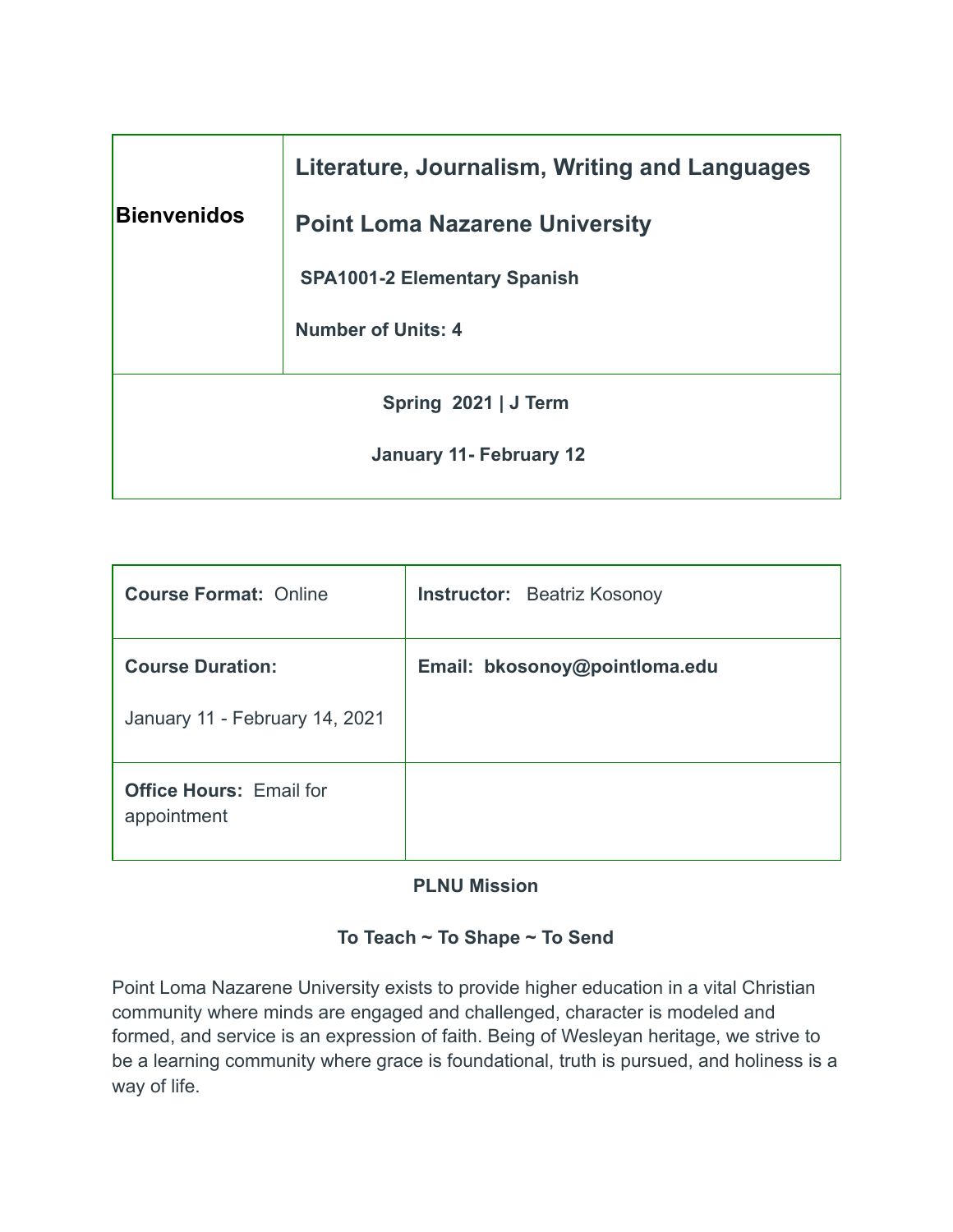## **HEALTH AND SAFETY UPDATE**

It is expected that all students will abide by the health and safety standards set by the university. Here is a link to the most current [Health and Safety Guidelines .](https://www.pointloma.edu/coronavirus-covid-19-information/healthy-safe-community)

# **COURSE DESCRIPTION**

Welcome to the Elementary Spanish sequence. This course is one of the components of the General Education Program at Point Loma Nazarene University, under the category of Seeking Cultural Perspectives. By including this course in a common educational experience for undergraduates, the faculty supports the survey of human endeavors from a historical, cultural, linguistic and philosophical perspective, including developing critical appreciation of human expression--both artistic and literary. This course emphasizes four basic skills: aural comprehension, speaking, reading, and writing. Also noted is the cultural and historical background of the areas where the language is spoken. Participation and active use of the language is emphasized in the classroom.

# **COURSE LEARNING OUTCOMES**

*By the end of the 1001-1002 sequence, students will be able to:* 

- 1. Speak (application) at the mid to high novice level using (application) basic formulaic and memorized materials within the student's own experience. **(PLO 3)**
- 2. Recognize (comprehension, knowledge) basic connected discourse that uses (application) vocabulary and grammar within the student's own experience. **(PLO 2,5)**
- 3. Write (application, knowledge) discrete sentences as well as simple connected paragraphs using memorized vocabulary and grammar structures. **(PLO 1,5)**
- 4. Read (application) cultural texts that employ familiar vocabulary and cognates as well as learned grammatical structures. **(PLO 4)**
- 5. Demonstrate (application, knowledge) comprehension of basic cultural mores and patterns of living of the target culture(s) studied. **(PLO 4,6)**

# **REQUIRED TEXTS AND RECOMMENDED STUDY RESOURCES**

● *Portales ebook plus supersite* .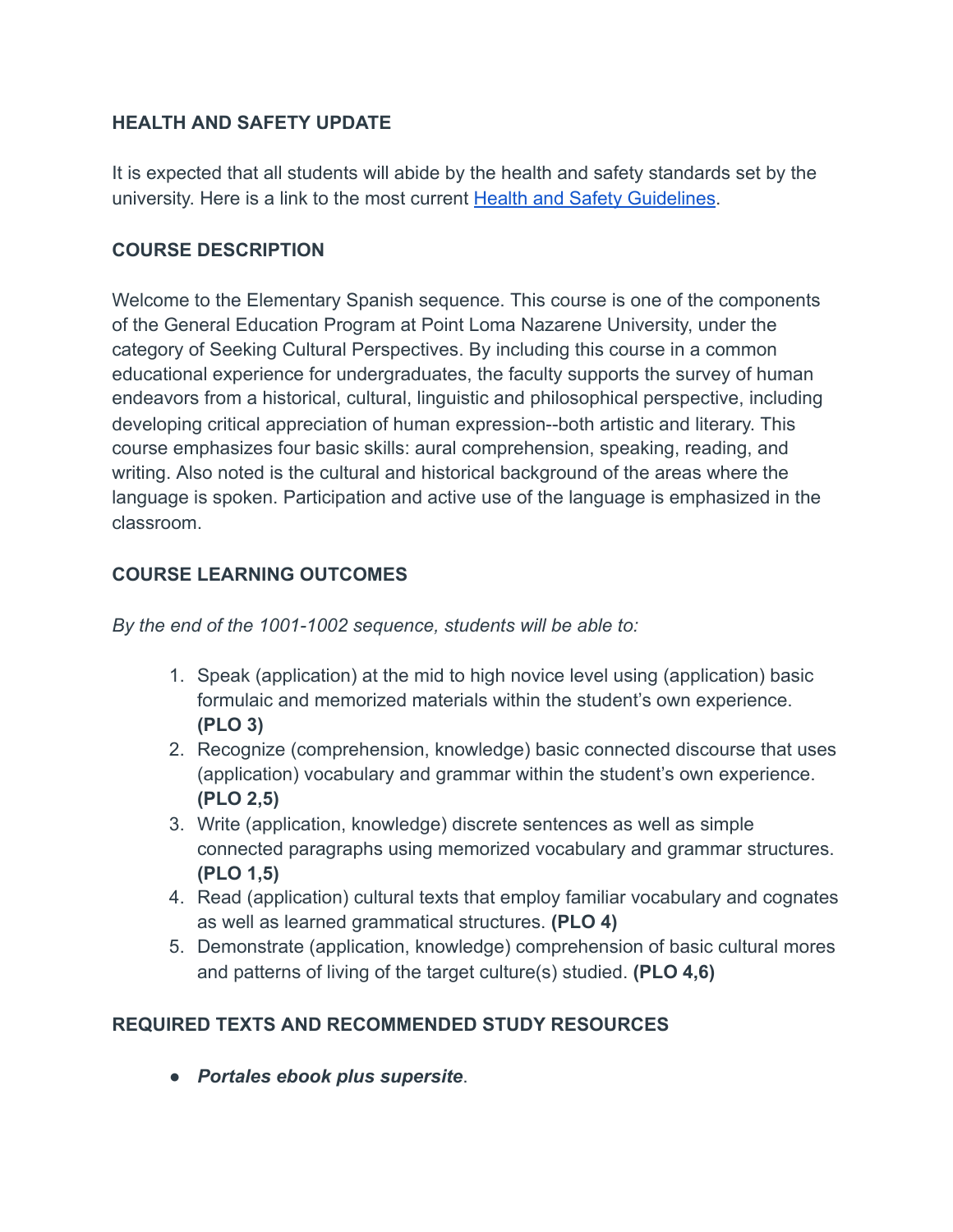#### <https://vistahigherlearning.com/school/pointloma>

- **Talkabroad**, 1 conversation purchased through the bookstore or TalkAbroad
- **Daily access to reliable internet, web-cam and microphone. Please contact PLNU IT support at [student-tech-request@pointloma.edu](https://mail.google.com/mail/?view=cm&fs=1&tf=1&to=student-tech-request@pointloma.edu) if you need assistance.**

## **COURSE CREDIT HOUR INFORMATION**

In the interest of providing sufficient time to accomplish the stated Course Learning Outcomes, this class meets the PLNU credit hour policy for a 4 unit class delivered over 5 weeks. It is anticipated that students will spend a minimum of 37.5 participation hours per credit hour on their coursework. For this course, students will spend an estimated 150 total hours meeting the course learning outcomes. The time estimations are provided in the Canvas modules.

| <b>Category</b>             | <b>Time Expectation in Hours</b> |  |  |
|-----------------------------|----------------------------------|--|--|
| Readings                    | 31                               |  |  |
| <b>Discussions</b>          | 20                               |  |  |
| <b>Written Assignments</b>  | 7.5                              |  |  |
| <b>Portales Assignments</b> | 67                               |  |  |
| Exams                       | $\overline{4}$                   |  |  |
| Cultural                    | 10                               |  |  |
| TalkAbroad                  | 30 min                           |  |  |
| <b>Final Project</b>        | 10                               |  |  |
| <b>Total Hours</b>          | 150                              |  |  |

### **COURSE SCHEDULE AND ASSIGNMENTS**

**Discussions**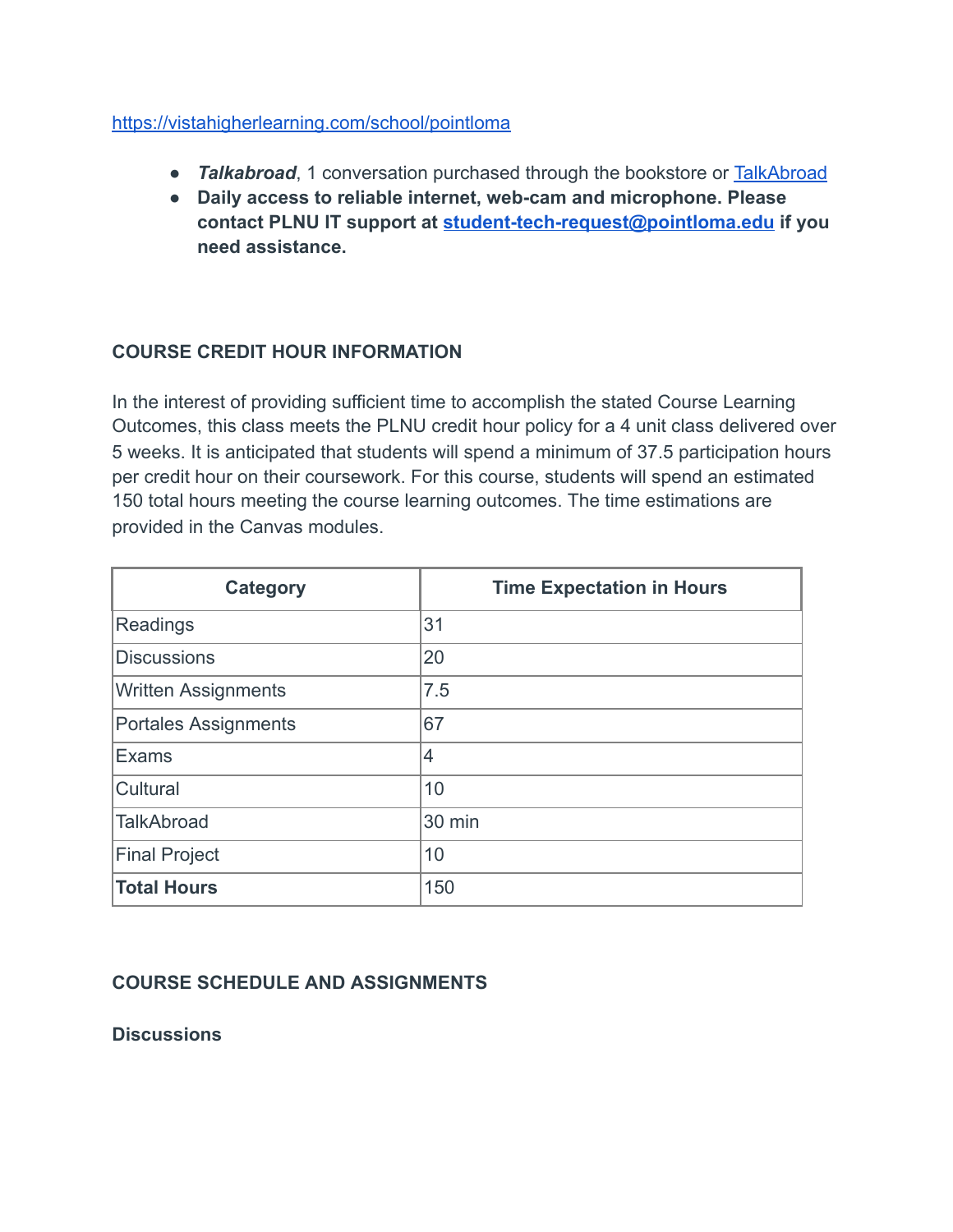Each week you will participate in online discussion boards where you will practice Spanish communicating verbally with your classmates. These discussions replace the interactive dialogue that occurs in the traditional classroom setting **. Discussions represent 10% of the overall course grade.** 

## **Portales Assignments**

You will be completing an average of 15 hours a week of homework/practice exercises within [Portales: \(Vista Higher Learning\).](https://www.vhlcentral.com/) **Portales Assignments represent 30% of the overall course grade. All assignments must be turned in completed by the due date otherwise only 50% percent of the possible points will be granted. No exceptions.** 

**The Portales Section for this class is: KOS1001-2-SP2021** 

## **Exams**

Starting in Week 2, you will have open book weekly tests to measure your learning. **Exams represent 25% of the overall course grade.** 

### **Written Assignments**

Each week there will be one written assignment. **Written assignments represent 5% of the overall course grade.** 

### **Cultural Engagement Assignment**

Students will be required to complete **two cultural engagement assignments** during the class, such as visiting an online museum (and answering questions), or watching films in Spanish (and answering questions), or possibly doing a short research project on a topic or person from the Spanish-speaking world. **Cultural Engagement Assignment represents 10% of the overall course grade.** 

### **TalkAbroad Conversation**

As part of this class, you will have the opportunity to speak with a native speaker of Spanish for 30 minutes. **TalkAbroad Conversation represents 5% of the overall course grade. The code number to have access for the TalkAbroad section is: Koson2021-313259 . Do not forget that you need to buy the 30 minute conversation first in order to have access.**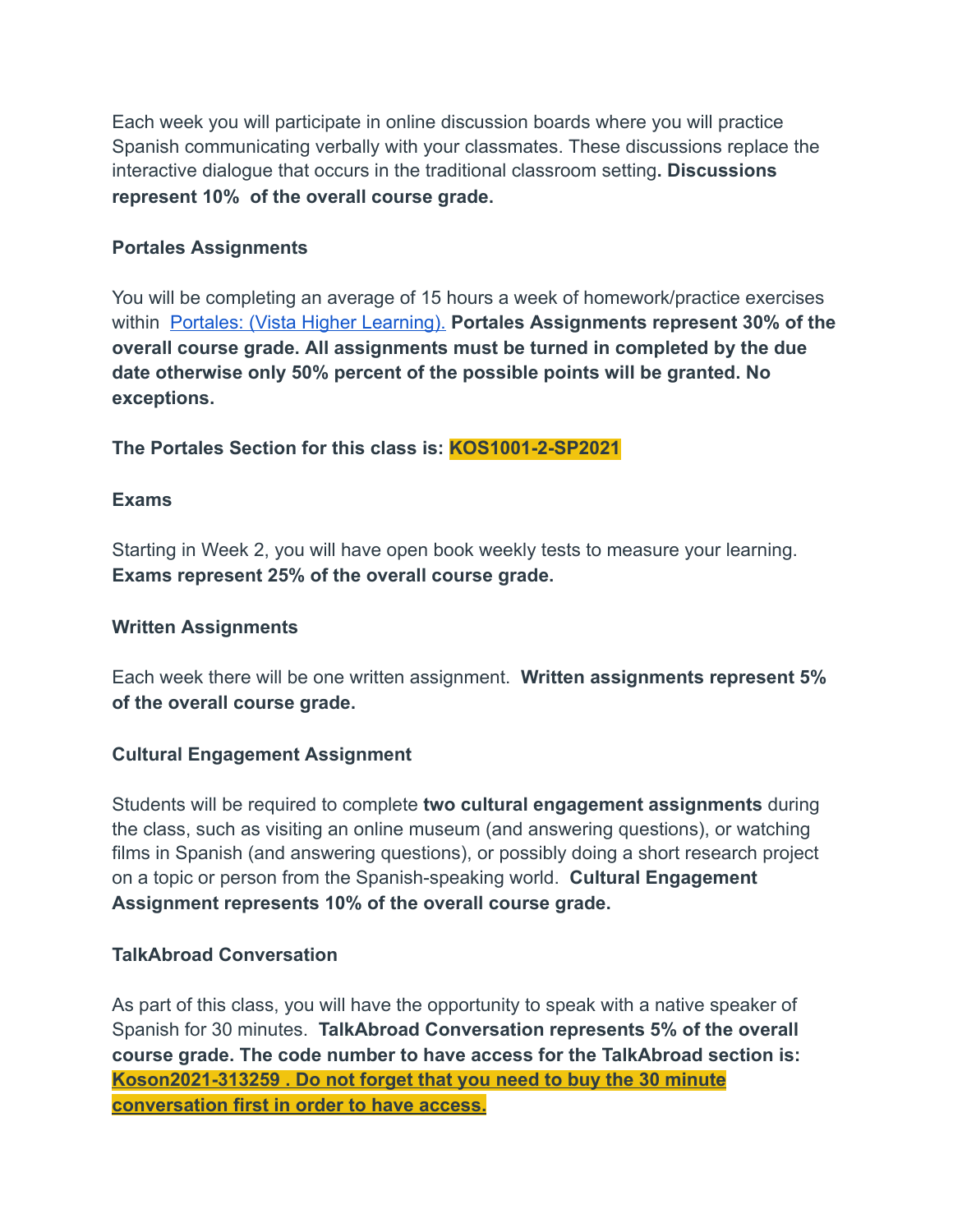#### **Final- Video Project**

You will be required to record a video project instead of taking a comprehensive final exam. **The final project represents 15% of the overall course grade.** 

## **ASSESSMENT AND GRADING**

Student grades will be posted in the Canvas grade book no later than midnight on Tuesday of each week beginning in Week Two of this course. It is important to read the comments posted in the grade book as these comments are intended to help students improve their work. Final grades will be posted within one week of the end of the class. Grades will be based on the following:

| A        | В             |               |               |                |
|----------|---------------|---------------|---------------|----------------|
| A 93-100 | $B + 87 - 89$ | $C+77-79$     | $D+67-69$     | F Less than 59 |
| A-90-92  | B 83-86       | $ C 73-76$    | D 63-66       |                |
|          | B-80-82       | $C - 70 - 72$ | $D - 60 - 62$ |                |

### **STATE AUTHORIZATION**

State authorization is a formal determination by a state that Point Loma Nazarene University is approved to conduct activities regulated by that state. In certain states outside California, Point Loma Nazarene University is not authorized to enroll online (distance education) students. If a student moves to another state after admission to the program and/or enrollment in an online course, continuation within the program and/or course will depend on whether Point Loma Nazarene University is authorized to offer distance education courses in that state. It is the student's responsibility to notify the institution of any change in his or her physical location. Refer to the map on [State](https://www.pointloma.edu/offices/office-institutional-effectiveness-research/disclosures)  [Authorization](https://www.pointloma.edu/offices/office-institutional-effectiveness-research/disclosures) to view which states allow online (distance education) outside of California.

### **PLNU ACADEMIC HONESTY**

Students should demonstrate academic honesty by doing original work and by giving appropriate credit to the ideas of others. Academic dishonesty is the act of presenting information, ideas, and/or concepts as one's own when in reality they are the results of another person's creativity and effort. A faculty member who believes a situation involving academic dishonesty has been detected may assign a failing grade for that assignment or examination, or, depending on the seriousness of the offense, for the course.